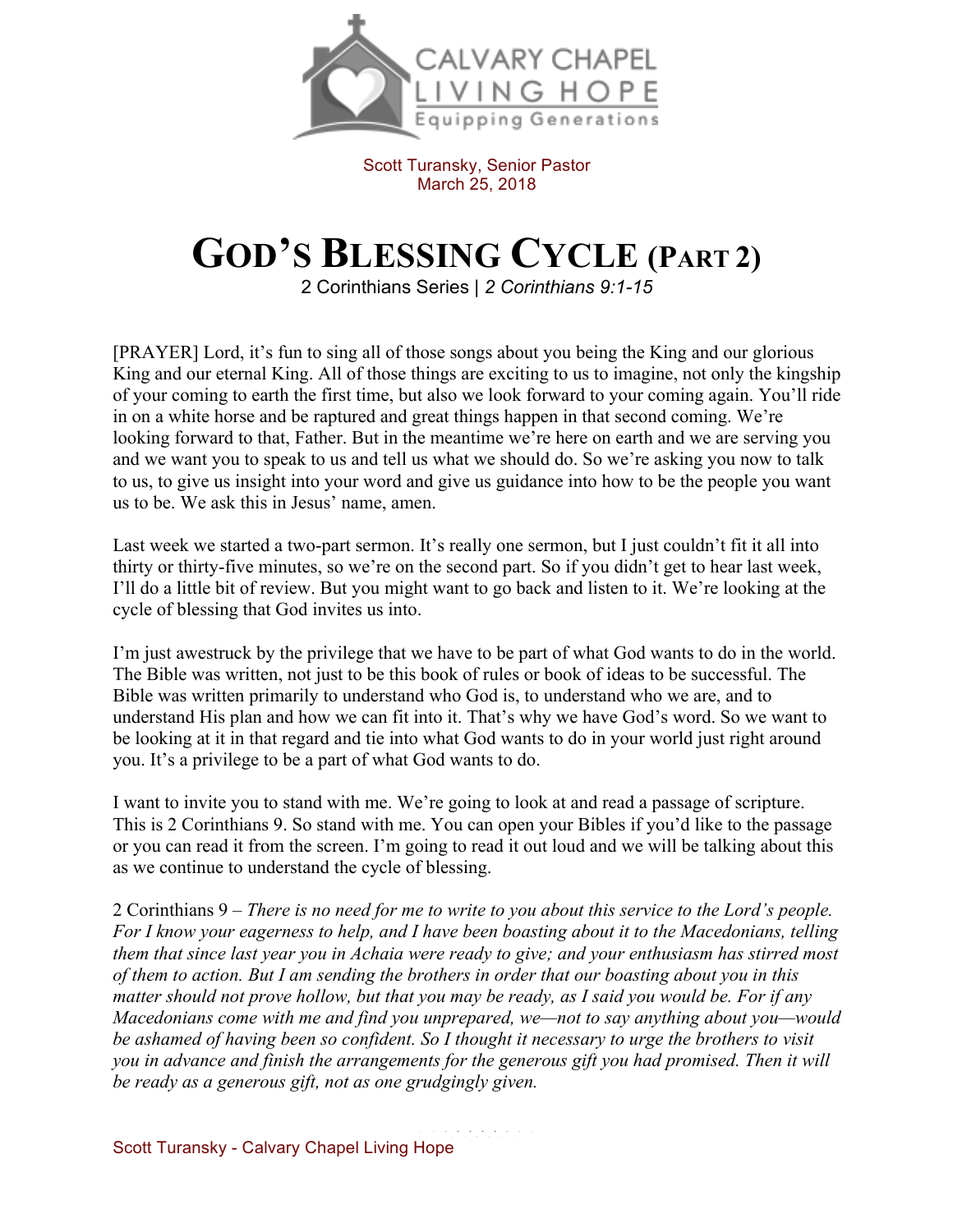*Remember this: Whoever sows sparingly will also reap sparingly, and whoever sows generously will also reap generously. Each of you should give what you have decided in your heart to give, not reluctantly or under compulsion, for God loves a cheerful giver. And God is able to bless you abundantly, so that in all things at all times, having all that you need, you will abound in every good work. As it is written: "They have freely scattered their gifts to the poor; their righteousness endures forever."*

*Now he who supplies seed to the sower and bread for food will also supply and increase your store of seed and will enlarge the harvest of your righteousness. You will be enriched in every way so that you can be generous on every occasion, and through us your generosity will result in thanksgiving to God.*

*This service that you perform is not only supplying the needs of the Lord's people but is also overflowing in many expressions of thanks to God. Because of the service by which you have proved yourselves, others will praise God for the obedience that accompanies your confession of the gospel of Christ, and for your generosity in sharing with them and with everyone else. And in their prayers for you their hearts will go out to you, because of the surpassing grace God has given you. Thanks be to God for his indescribable gift!*

You may be seated.

We're looking at the cycle of blessing. These are the parts that we covered last week. I want you to note that the cycle of blessing starts with God's grace to us. It's a very important place to start because if you think about financial giving as a list of rules or expectations from the outside, then it really dampens the blessing that you might have through financial giving. But if you recognize that God has started it all, that it starts up there with His graciousness, then your giving flows out of that. So God gives this grace.

Here's a verse from Psalm 86:15. It says this: *But you, O Lord, are a compassionate and gracious God, slow to anger, abounding in love and faithfulness.* Compassionate and gracious. Keep those words in mind as we look at the cycle of blessing because it starts with the Father. It starts with God and His grace. If we start there, we end up in a pretty good place recognizing His grace.

Well the cycle continues with an invitation. It's an invitation, not a command, he says in this passage in 2 Corinthians 8. It's an invitation to join in the blessing that God makes available to all of us. And then we enter this cycle that's going to have four different parts to it.

The first part is gratefulness or thankfulness. We're thankful to God for what He's done. And so what do we do? We dedicate our whole hearts to the Lord. It's not just about our money. It's about our whole lives. Notice in the passage that I didn't read today, but from last week, it says – *They gave themselves first of all to the Lord.* They gave themselves. It is so great that there's a dedication that takes place on their own on their hearts before the Lord before we even start talking about the finances that they have. So that prompts dedication. That's the first part of this cycle. When we get down into it, the thankfulness that we have toward God prompts us toward dedication of our hearts and our lives before God.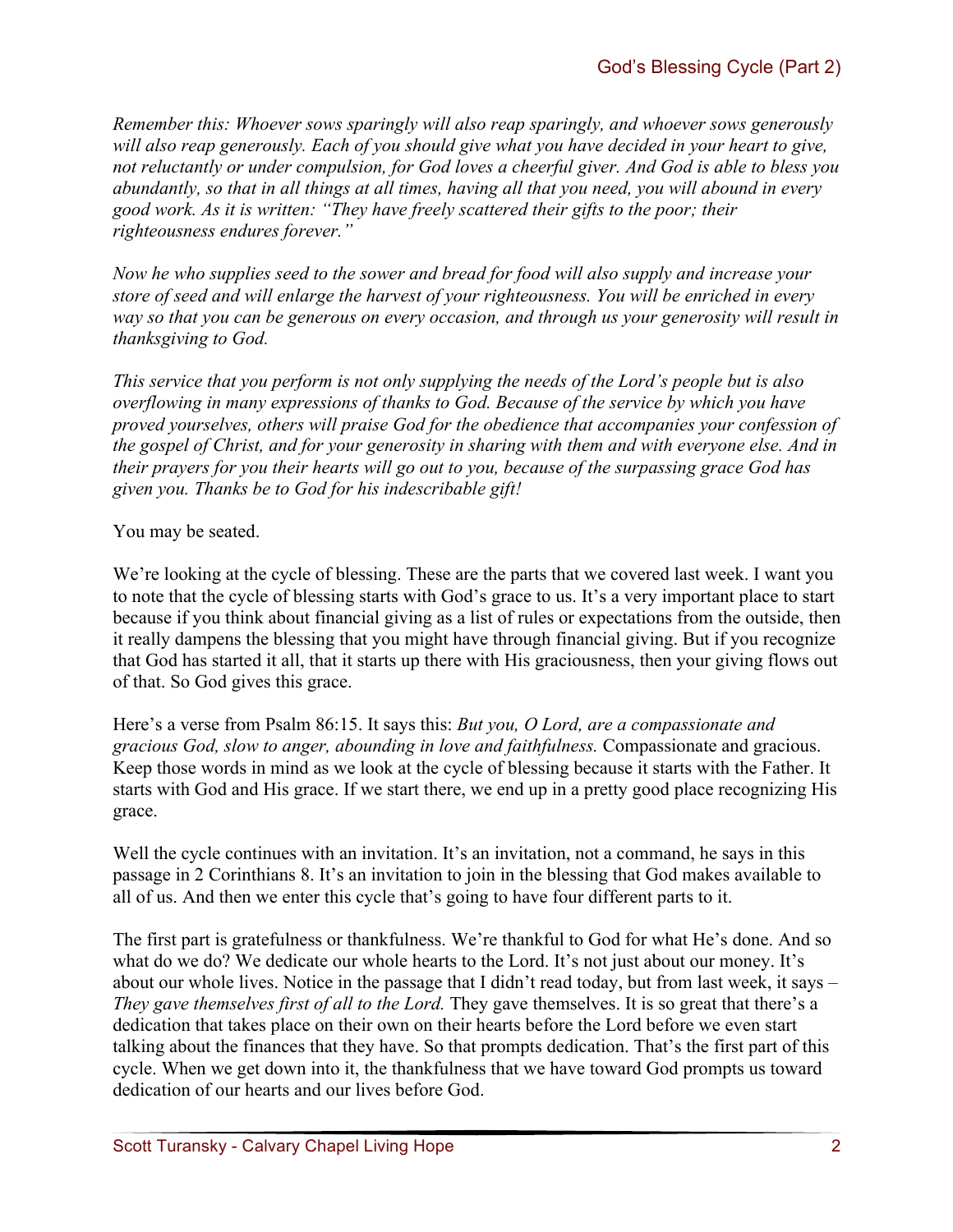Let me just pause here. If you haven't done that yet, if you haven't given yourself to God, I want to encourage you to do that today. It is an opportunity for you to join in with God, what He has planned, and what He wants to do in your life and the lives of those around you.

Well once we have that part down, then we have this practice the *grace of giving*. Interesting words that he describes – *excel in the grace of giving*. It's part of who you are. So if we look at this verse in verse 7 it says notice all the different parts and the grace of giving is just added to that. You *excel at everything*. *In faith*, so you're growing in your faith. *Your speech* is becoming more gracious. You're growing in *knowledge, in complete earnestness and love we have kindled in you*. *See that you also excel in this grace of giving.* So giving is not just one standalone thing. It's part of the bigger picture of what God wants to do in your life and my life. It's coming to this place of spiritual maturity. If you're going to be a disciple of Christ then it's going to affect all these areas of your life, including this grace of giving that he mentions.

Billy Graham says it this way: "God has given us two hands, one to receive with and the other to give with. We are not cisterns made for hoarding; we are channels made for sharing."

That's where we left off last week, okay? The practice of the grace of giving. Now we add another component to this cycle of blessing, which is pretty exciting. I suppose it would be obvious that if you give then others are receiving a blessing. Let's look at the verses and see what they say before we come back to our diagram.

## In verses 13 of chapter 8 it says this: *Our desire is not that others might be relieved while you are hard pressed, but that there might be equality. At the present time your plenty will supply what they need, so that in turn their plenty will supply what you need.*

What is he talking about here? Well if you remember in our story there's the Jerusalem church that is suffering under a famine. They're the mother church. They're the church from which all the other churches came from. They're suffering because of a famine, so there's a lot of poverty that exists there. The Macedonian churches had been giving and delighting in giving. We'll see some verses describing them in a few moments. But they're doing pretty well at that. But the Corinthians are being exhorted by Paul now to participate in the gift. In other words give to what's going to happen in order to bless the people in Jerusalem. So Paul is saying that *at the present time your plenty will supply what they need, so that in turn their plenty will supply what you need.*

Does that mean they're going to take an offering in the Jerusalem church? Are they going to give money back to the Corinthian church? I don't think so. I think the needs that we have are met in different ways. Certainly we give money to the church to help it be what it's supposed to be, but we all receive from it. We benefit from God's church. It may be financially, as we support and help different people financially. But it may be something completely different. It may mean that the friends that you have as result of God's church or the inspiration that you receive from the church. I know there's a lot of helping that goes on among the different people. You hear that this person can do that or this person can do that and there's blessings that come from being part of God's church. So the needs that are meant may be different than the ones that are being sent.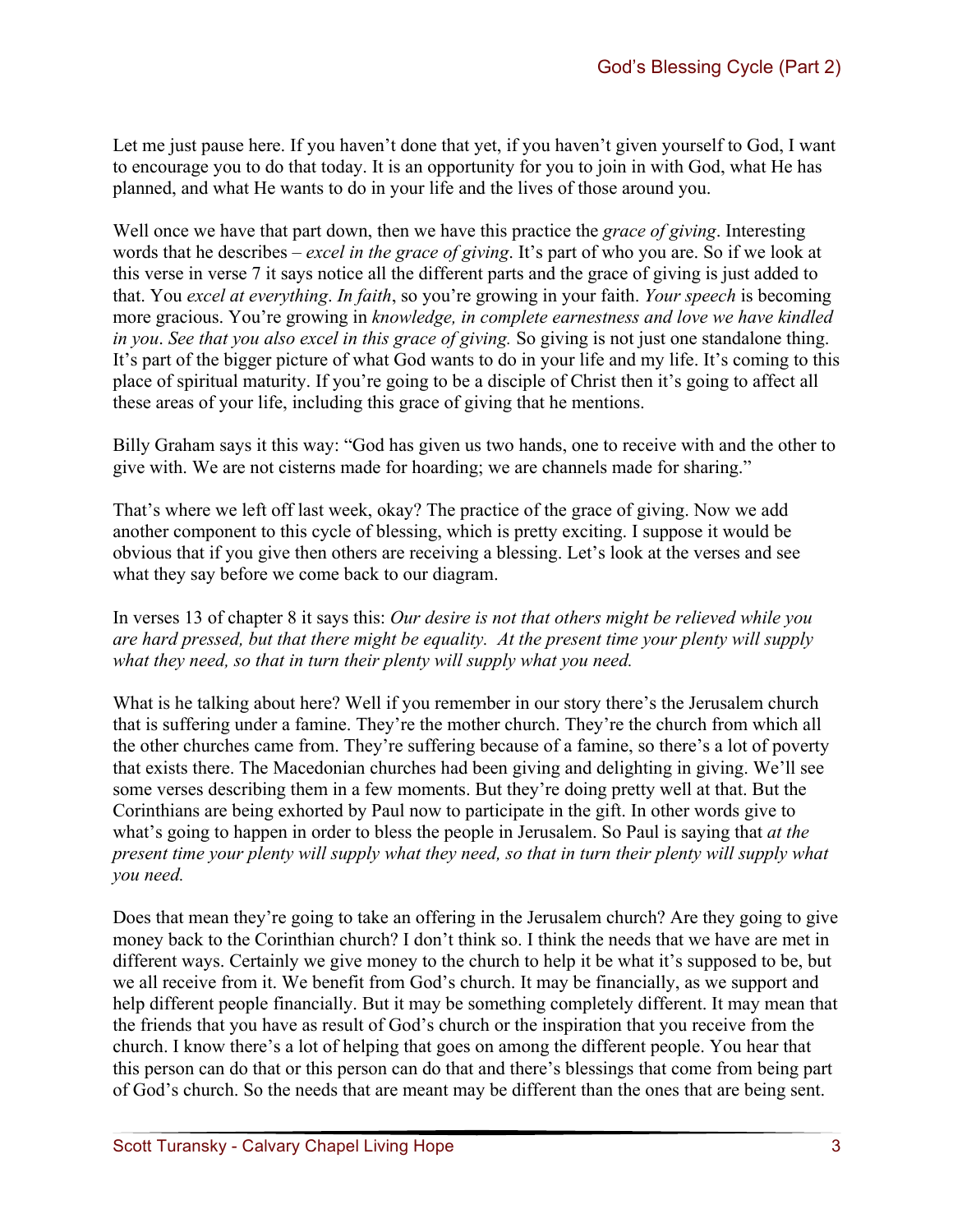We all benefit from being part of the church. It's God's vehicle for change in our world today. So it's a privilege for us to be a part of a church.

I'd encourage you to get involved. Get connected somehow. If your habit is to show up late and leave early when you come on Sunday morning, you're missing a whole bunch of what the church is designed to be. Being involved in a small group, for example, is a great way to be connected and to find encouragement. When you're sick, people take food over. I mean things start happening in the midst of all of that that are encouraging. And just the ability to pray for each other. To be able to attend the prayer meeting that happens once a month on Saturday evening, or come here on Sunday mornings and pray with us. Just other people praying. It's all the benefits we receive about being part of the church. Yes, we contribute. We also receive blessings.

I want you to see this one little mark I put on our diagram at the bottom, the little arrow at the bottom. You see that? The reason I put the arrow at the bottom is because when others receive a blessing, it starts the cycle of blessing for them.

Now we're imagining ourselves primarily as the people of giving, but let's imagine us as the people receiving. If you have received from God a blessing of some kind, what does that do for you? You want to share that with others. So this little arrow takes you down to experience God's grace, the temptation for you to enjoy the blessing, and then this big cycle of blessing continues and God does some amazing things in lots of people's lives. It's a cycle that continues on, not just in my life, but in the lives of other people who are ministered to and then you minister to other people and you minister to me. There's this big cycle that's going on that's just amazing. It's really a miraculous organism, the church that God has created.

Well of course then when you give, someone else is blessed by that. But there's this other part that the scriptures are talking about that you're blessed. Then you know this experience. When you give, there's a blessing that happens inside of you and God does something.

I want to help you understand what that blessing looks like. There are three primary words that I think get you into the blessing cycle. Three primary concepts. They are thankfulness, contentment, and generosity. Thankfulness we've already talked about. Contentment I'm about to talk about. And generosity is talked about throughout the passage. Thankfulness, contentment, and generosity.

In order to understand them, let's go back to our verses 13 and 15 and let's look at this last statement that we haven't looked at yet, the one that starts with a goal. *The goal is equality, as it is written: "The one who gathered much did not have too much, and the one who gathered little did not have too little."* It doesn't sound like much, but if you know where the quote comes from, that is a story. Because it's a quote from Exodus, the story of the manna coming down. When you understand about the manna, then you understand why it fits right here in the passage.

This is how the story goes. God rescued His people out of Egypt, a very difficult place for them, a painful place where they were suffering under harshness, under mistreatment, injustice, painful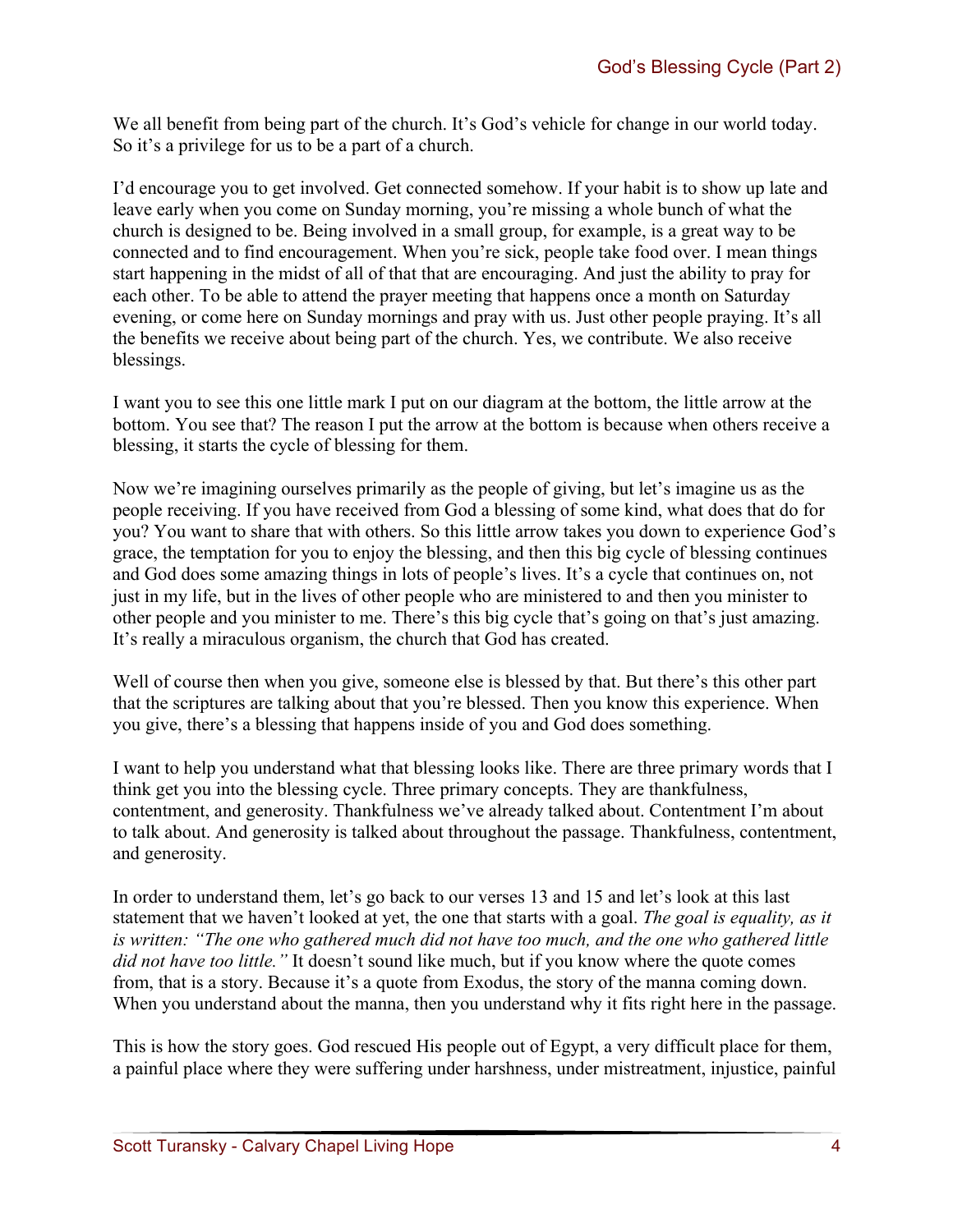situations. People yelling at them all the time, treating them unfairly. God rescued them out of there. That's great.

I know that some of you have been rescued out of bad situations and now you're in a new situation, but as you know, the pain of the past situation travels with you, doesn't it? So these people now come out of Egypt. They're rescued. And they're in a real struggle now to develop a new identity, to become this people of God.

So God is going to take them around in the wilderness. They go in the Promised Land. They're obviously not ready to go into there, so they wander around for forty years. And it's forty years of training God's going to do to rebuild them in their own hearts. Now that's really interesting, I find. Because He does a lot of things in the midst of that forty years to build into them the things they're going to need to be a blessing, to join the blessing cycle.

God had promised them a family, Abraham and all these Jewish people. *"It's through you all the nations of the earth will be blessed.* You are part of the blessing cycle," He says to those people of Abraham. And now all these Jewish people are coming out of Egypt where they've been mistreated and now they're developing this new identity. They need three things. They need thankfulness, they need contentment, and they need generosity. God is going to start building those things into them.

If you remember, there was a lot of complaining going on where they needed to be more thankful and they needed to be more content. But one of the things God does is He gives them a gift of food every day. Food that would come down from heaven and it would be there in the morning. The dew would come and (I don't know) maybe the dew protected it somehow. But this manna would come down.

The first day when they went out to find it, they looked at it and they said, "What is it?" In Hebrew "what is it" is translated *mon-hu*. *Mon-hu*! What is it? What is it? Now we translate that manna, and that's what we gave it. It's what-is-it biscuits and what-is-it wafers and all these things that they have out of this manna. The Bible describes the manna as it's *white like coriander seed and like a wafer made with honey.* I don't know what that's like, but it sure sounds like it was good and they enjoyed it. It was supply that God gave them.

Number one lesson from the manna is that all that you have and need comes from God. You'll be able to take these principles and apply them to your own finances and the needs that you have in your life. But the point is that the first principle is everything you need, everything you have comes from the Lord.

Secondly, it comes daily. It's daily grace that He gave them. In fact He told them this: "When you gather the manna, take an omer." That's a container of weight and space. "Fill it up with an omer, one for everybody in your family." So now you have all of this. Now some people gathered more than an omer, some gathered less. But "take what you need" is what He said. So they went out and gathered all of the omers of manna. And then you know what happened after a little while? It melted away and it was gone. So you got what you needed. So another principle is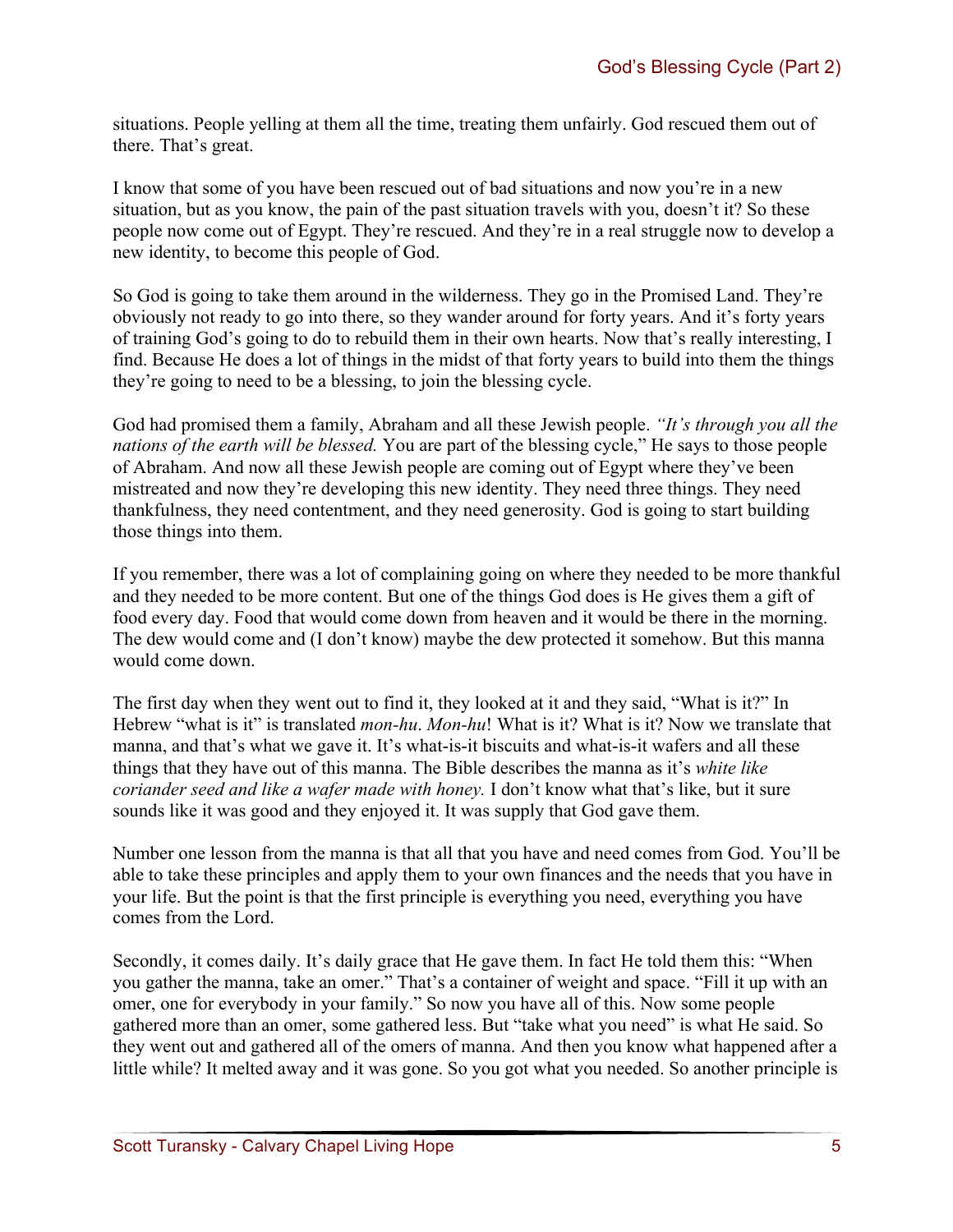you need to work to get it. So He sends them out to go do the work. He doesn't just drop it on them and they start eating. They had to go out and gather it every day.

The next principle that we learn about the manna is that it doesn't last. It's not something you can store up. You need to be content with what you have. Some people were not. So they gathered more. They gathered more manna together. And the Bible says that the next morning the extra manna they had had maggots in it and it stunk. I just think that's a great analogy for those of us who tend to want to hoard things. We need to recognize God's grace is good every day for today. He wanted to teach them that.

Now you can imagine people who've gone through pain in their lives, mistreatment, a lot of yelling, unfairness. They respond often with being more self-focused and wanting more control. So those kind of people are the ones who are going to gather more because they're afraid. They live in fear. So they want to hoard stuff and they want to keep it and it's a mistake. So God is going to do some things in the lives of the Hebrew people to bring about healing to overcome the pain that they've experienced.

There are lot of people in our world today who have experienced posttraumatic stress because of painful things in the past. Yet God has created us with the ability to heal if certain things are in place. I would suggest that becoming part of the blessing cycle is part of the healing that takes place in our lives. Because we need three things. We need thankfulness, we need contentment, and we need generosity. As we do, we begin to trust God more.

Forty years of this. Forty years of every day going out and just getting enough manna for today. Except on the sixth day a miracle would take place. Because on the sixth day you would gather twice as much and it would not rot so that you would have it on the Sabbath, which you were to dedicate to the Lord. Just a fascinating picture of what God was doing in their lives to bring about some change inside of their hearts to prepare them for going into the Promised Land, a land that would be characterized by "flowing with milk and honey." Lots of blessing that they would experience.

Would they be able to be generous? Would they be able to be kind to other people? Well this culture is like the history of generosity. Even while they're wandering around in the wilderness, non-Jewish people would be embraced into the Jewish community. They reached out to them. When they go into the Promised Land, God tells them when you plow your land (because then you'll have land to actually grow crops on, you can look forward to that), when you get there and you plow or harvest around the field, harvest it in a square to leave the extras for those who can come by. Be generous with the sojourner in the land, with the person who is poor and doesn't have what they need. Generosity was going to be a part of what God wanted to do with them because it's through them all the nations of the earth would be blessed.

The lesson of the manna is primarily a lesson in our passage about contentment. Where he says here – *The one who gathered much did not have too much, and the one who gathered little did not have too little.* The idea is that they were able to have just what they needed. Contentment is one of those principles that we need in order to enter the blessing cycle.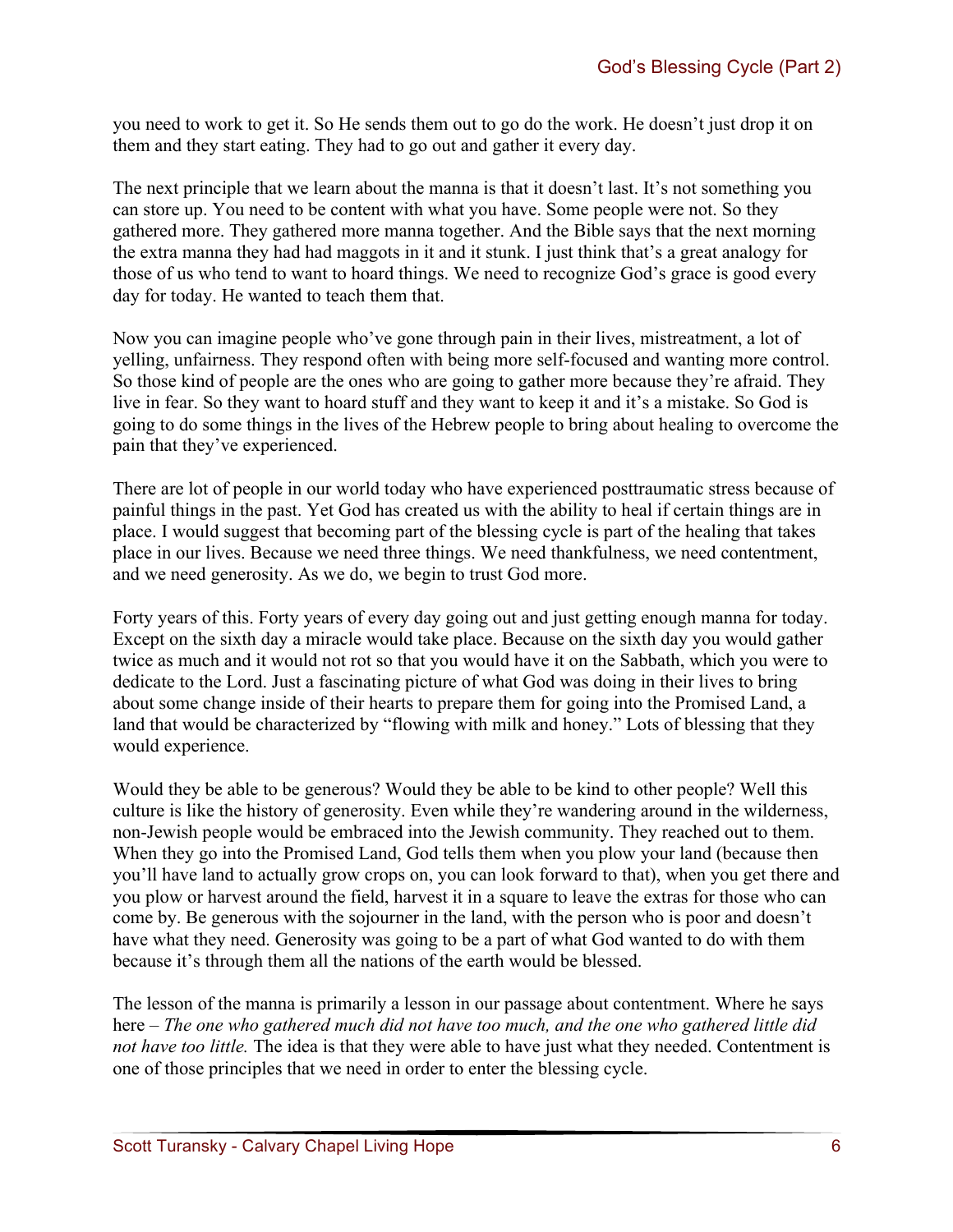As we do get into this blessing cycle, we recognize that we are blessed because here's what happens to us. When we give and we contribute, as we're part of that blessing cycle we're gaining three things – more gratefulness, more contentment, and more generosity. Three things that bring healing into our own lives. Three things that kind of have a cycle inside of us that God does to strengthen us in some very powerful ways.

Now as I'm drawing the diagram and imagining where it goes from here, I thought maybe we'll have another arrow going up to thankfulness because I'm thankful for the things I get and then I want to give more and so on. But I don't think it does that. I think that the line goes up to the Lord, which I'll show you in a minute.

Let's look at these verses that just illustrate this idea of blessing that we receive when we are part of the blessing cycle. These first verses are about the Macedonians. In verse 4 of chapter 8 it says this: *they urgently pleaded with us for the privilege of sharing in this service to the Lord's people.* 

Now here's these people. They've gone through some suffering, some challenges, but they're pleading for the privilege of being a part of the blessing cycle. When we're going on a mission trip and we say, "Hey team, let's go out and raise money for the trip. Let's tell your friends about it and they can contribute." Sometimes someone will say to me, "Oh. I don't want to ask my friends for money." And I say, "Wait a minute. You've got the wrong idea here. It is a privilege to be a part of what is going on in missions." It's a privilege to support someone like Lisa Dammann who's going down to Texas. It's a privilege to be a part. Do you know why I support? Because I want to be part of the blessing. I want to hear the stories that are going on. I want to know what's going in her life and in the people that she's going to minister to. Because I'm part of the blessing cycle and so is she and there's some blessing that she's going to be a part of that I want to hear about. That's why the Macedonians are pleading for the privilege of sharing in this service of the Lord's people.

I like the next verse. Back in verse 2 it says: *In the midst of a very severe trial…* So these are the people that are struggling, the Macedonians. They're having some challenges, they've got some real severe trials in their lives. They have *their overflowing joy and their extreme poverty* (I like these next words) *welled up.* What does that tell you about this blessing cycle? It's not something that's a top-down kind of a thing. You've got to get this. It's so important.

Today is a very special day for my son, Josh, because this morning they're starting their first worship service in Baltimore. They're planting a church there. They've been doing this for over a year now. They've been meeting in the afternoons on Sunday, but today is their first Sunday morning service. So we're rejoicing with them. He's praying the Lord will bring forty people to come today. I'm eager to find out how it went.

But Josh was telling me this week that he's been teaching and one of the African-American families said, "This is so refreshing." They came from a black church and this particular black church had a heavy emphasis on giving – if you're coming to church are you giving, and tracing it. There was a heavy-handedness that was on people that was oppressive almost. So for them to come to a church that had a different view of how we handle grace and this motivation, it's just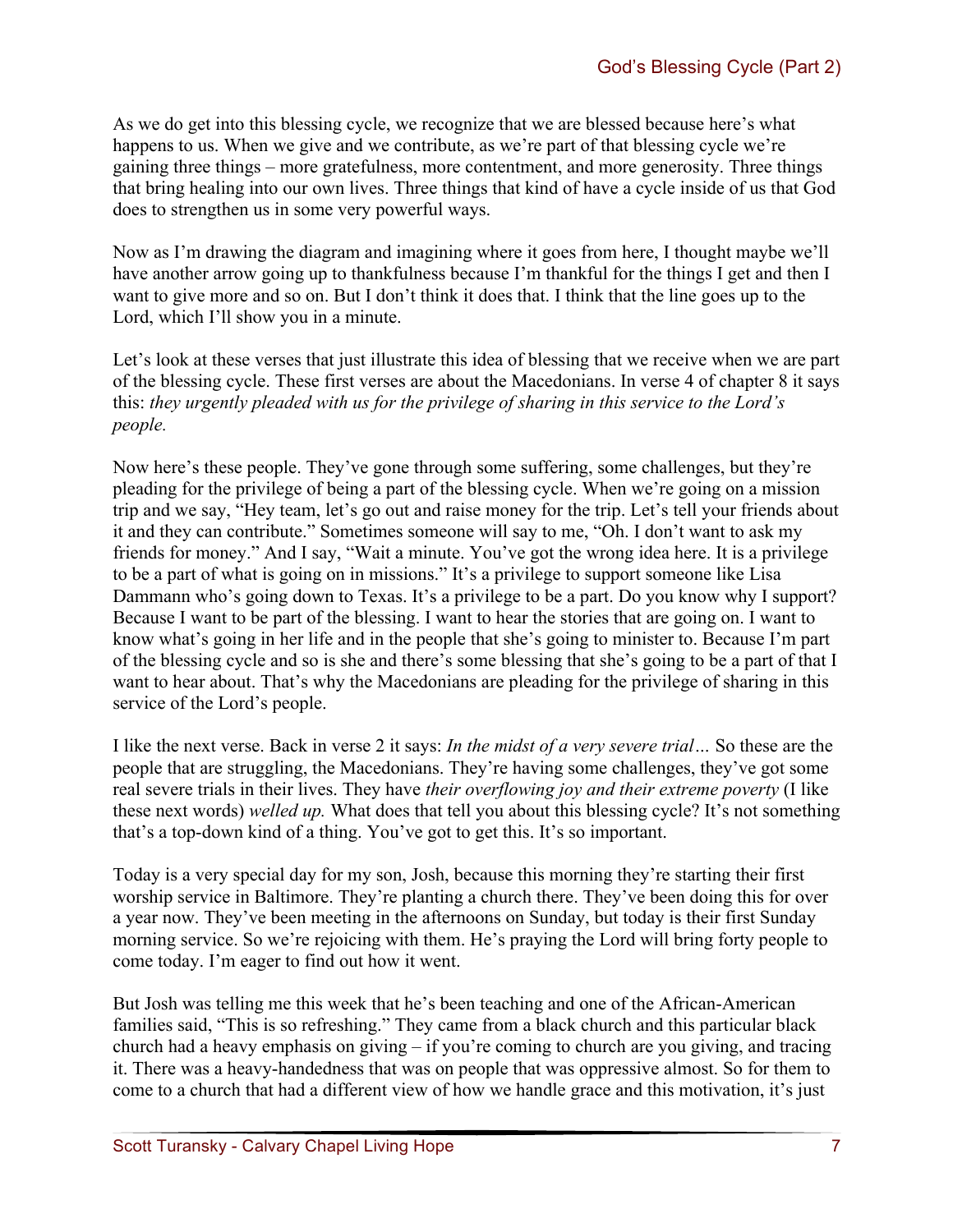so powerful. They're so excited to be a part of the church there, Haven City Church, in Baltimore.

But notice the words that it says there. *Their extreme poverty and overflowing joy welled up.* It came from the inside. I want to give. And there's our word *generosity*.

Other passages of scripture talk to us about this blessing or the things we receive. Jesus said *it is more blessed to give than to receive.* Proverbs 11:25 says – *A generous man will prosper; he who refreshes others will himself be refreshed.* 

So now we come back to our diagram and where does the arrow go? I would suggest it goes right up to God again. When you're blessed you recognize that it is God who is doing the blessing. There is so much graciousness in God Himself that it goes back to that invitation that back into the cycle of blessing that we want to be a part of. It's perpetuating. It's powerful.

This idea is taught elsewhere in the scriptures about the cycle of blessing. Let me just show you a couple of them. In Luke 6:38 it says – *Give, and it will be given to you. A good measure, pressed down, shaken together and running over, will be poured into your lap. For with the measure you use, it will be measured to you*. So Jesus is talking there about the blessing cycle and what it looks like.

Another great passage in Malachi 4 is this one: *"Bring the whole tithe into the storehouse, that there may be food in my house. Test me in this.* "It's the only place in the Bible where God says, "Test me," about something. It's an invitation is what He's saying. Test me. Come on. You're going to like this. This is the blessing cycle. Let's be a part of this. *"Test me in this," says the Lord Almighty, "and see if I will not throw open the floodgates of heaven and pour out so much blessing that there will not be room enough to store it."* The blessing cycle*. "I will prevent pests from devouring your crops, and the vines in your fields will not drop their fruit before it is ripe," says the Lord Almighty. "Then all the nations will call you blessed, for yours will be a delightful land," says the Lord Almighty.*

God wants to do something in our lives and it's pretty powerful. He invites us to be part of something big. It's this blessing cycle. That's a picture of the blessing cycle, of what it looks like. I would just suggest that God wants to do something in each one of our lives.

Now I'm going to read 2 Corinthians 9, at least part of the passage we read earlier. Because now that you've heard what I've said, as I read through it I want you to see the word *thankfulness*, I want you to see the word *blessing*, I want you to see the word *generous* in this passage as Paul is instructing the Corinthians.

Listen to these words. *Remember this: Whoever sows sparingly will also reap sparingly, and whoever sows generously will also reap generously. Each of you should give what you have decided in your heart to give, not reluctantly or under compulsion, for God loves a cheerful giver.* Notice how much internal motivation is emphasized there. *And God is able to bless you abundantly, so that in all things at all times, having all that you need, you will abound in every*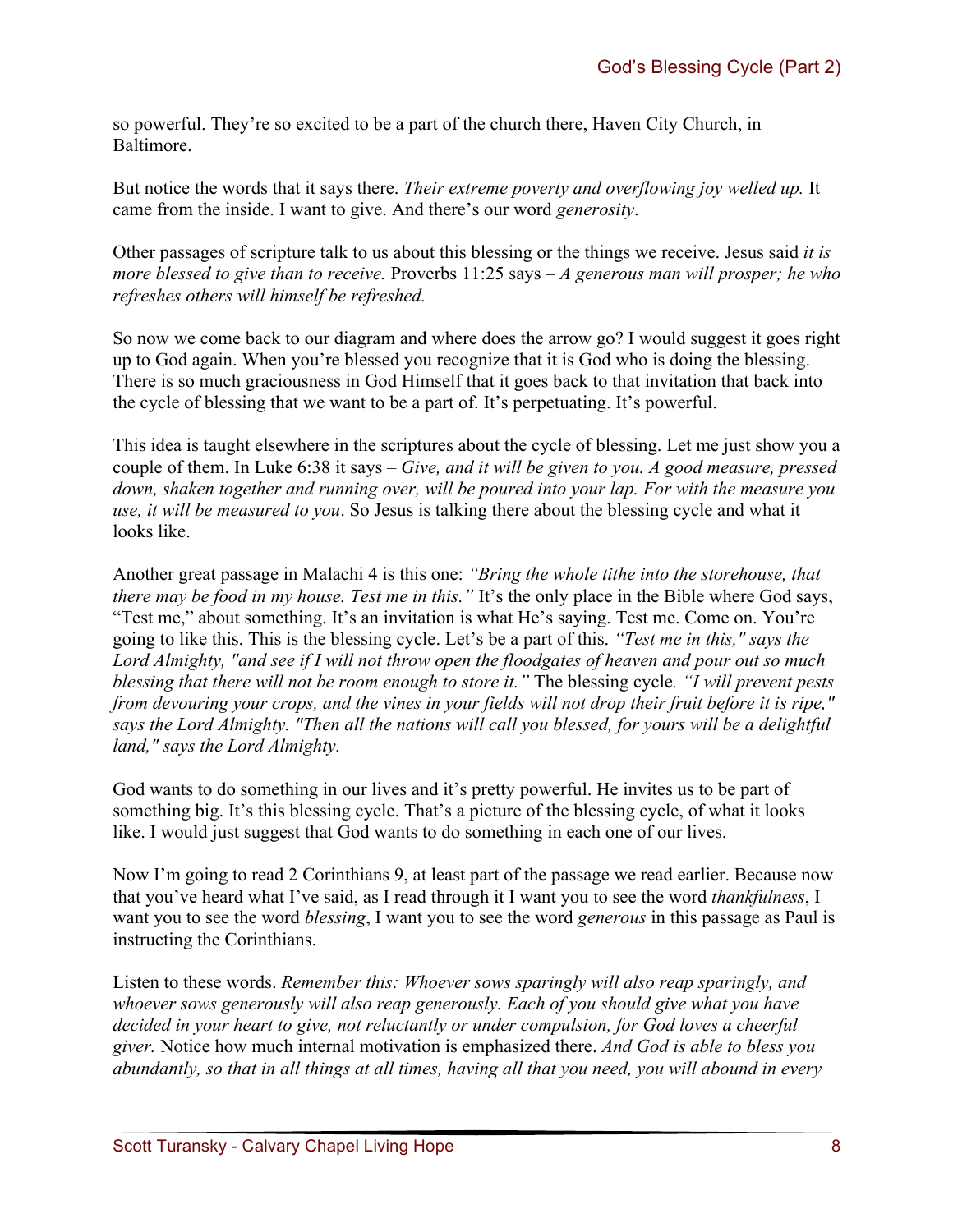*good work. As it is written: "They have freely scattered their gifts to the poor; their righteousness endures forever."*

*Now he who supplies seed to the sower and bread for food will also supply and increase your store of seed and will enlarge the harvest of your righteousness. You will be enriched in every way so that you can be generous on every occasion, and through us your generosity will result in thanksgiving to God.*

Just noticed the words: Contentment, generosity, thanksgiving.

*This service that you perform* (because giving is an act of serving. That's what it is. It's serving the Lord) *is not only supplying the needs of the Lord's people but is also overflowing in many expressions of thanks to God. Because of the service by which you have proved yourselves, others will praise God for the obedience that accompanies your confession of the gospel of Christ* (see, the blessing cycle continues on to other people)*, and for your generosity in sharing with them and with everyone else. And in their prayers for you their hearts will go out to you, because of the surpassing grace God has given you. Thanks be to God for his indescribable gift!*

The blessing cycle. Be a part of something big. I would suggest that when we become a Christian God adopts us into His family.

Yesterday I was talking to a parent of a ten-year-old adopted girl. We've been working together for several weeks now. This girl was adopted into their home when she was four years old. Four years old. But the period of time before four for her was characterized by a lot of turmoil, pain, mistreatment, and so on. So this little girl has posttraumatic stress disorder.

Now she comes into this home and she's been living there for some time and in the midst of the work, it's been hard for the parents to raise her because she's rather self-absorbed. She gets angry a lot. She doesn't think about other people. She primarily thinks about herself. She's protecting herself and she's doing it in ways that are unhealthy, unhelpful, ungodly, and she needs to learn how to relate differently. She is learning some valuable things and I'm excited about the things that she's learning.

But as I'm talking to the parents about their little girl, it reminds me about how many people in our world today are in pain and they're challenged and they're struggling because of the mistreatment, because of the difficulties, whatever they might be, the trauma, the stress. Because when the stress happens in a person's life, the person develops patterns, and these patterns start affecting them in ways that aren't good. So what needs to happen is they need to be adopted into a family and that's what God is all about. He adopts people into His family.

When you get adopted into God's family, do you know what happens? You get a new name. You get a new set of guidelines for living. You get new brothers and sisters. You get a new identity. When you're adopted into a new family, life changes. And when that happens, healing can take place inside of a person's heart if they'll respond to what God wants to do. What happens then? The person who's been adopted into God's family of course they're the ones who can go out and bless other people who are hurting.